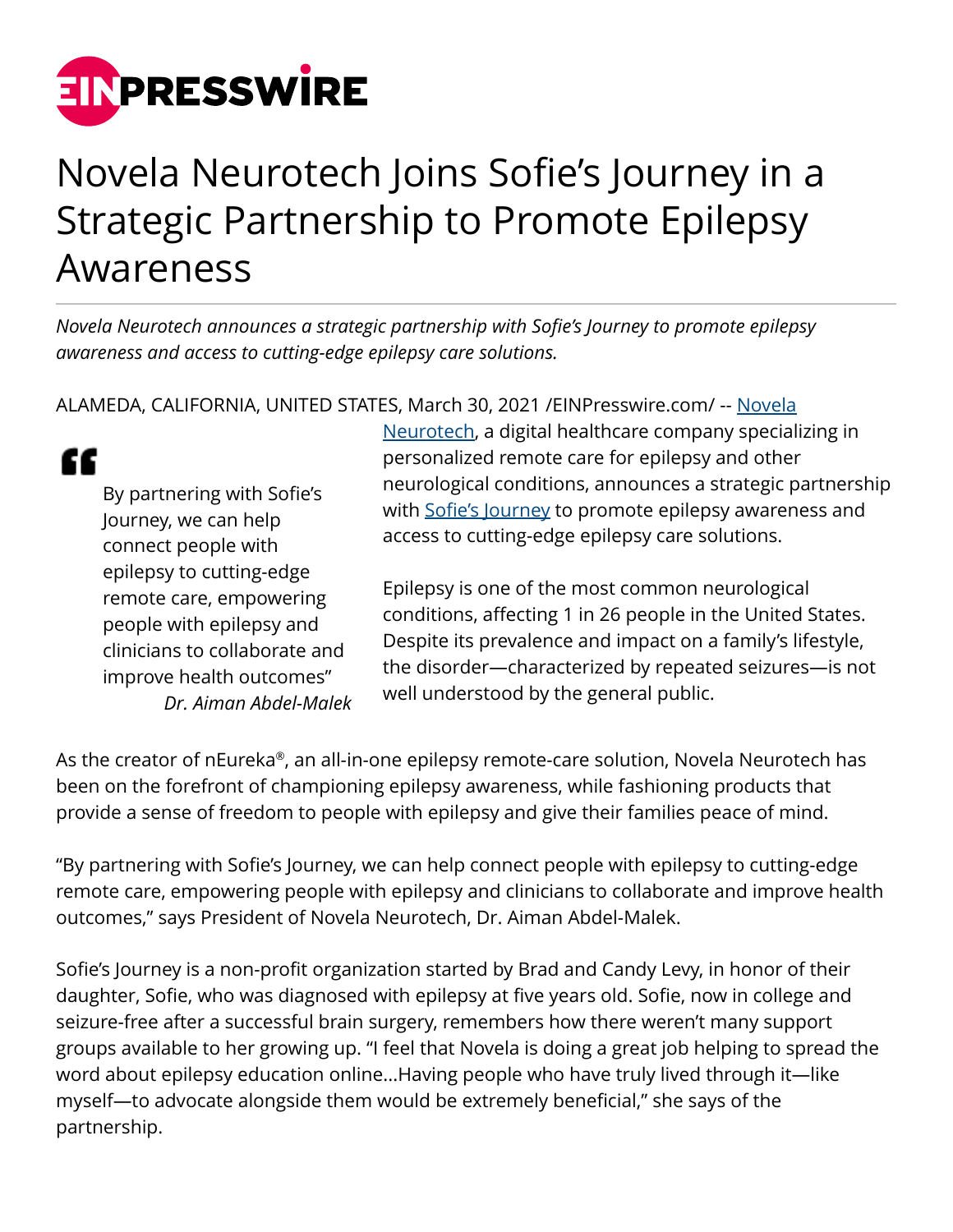Today, Sofie's Journey has grown into a globally renowned support entity to address unmet needs for people with epilepsy. Every year, the non-profit organizes the world's largest epilepsy gathering, Epilepsy Awareness Day at Disneyland (EADDL). The EXPO, running November 8–10 in 2021, attracts thousands of people with epilepsy, researchers, medical personnel and other shareholders in the epilepsy community. Novela Neurotech introduced its flagship product, nEureka® for Epilepsy, at <u>last year's event</u>. Developed under the guidance of epileptologists, caregivers, and people with epilepsy, the nEureka® system leverages everyday smart wearables in an all-in-one epilepsy monitoring system to bring back freedom and peace of mind to families with epilepsy.

Novela's support for the epilepsy community is warmly welcomed by Brad Levy. "We have always pursued the nation's top epilepsy professionals," he says. While Novela stood out with a novel concept for remote epilepsy care, Brad particularly appreciates the company's drive to create solutions that truly answer currently unmet needs of the epilepsy community. "Their will to progress and achieve more for the patients is exactly the type of team that we chase after to bring to our annual EXPO," he says.

To Ray Iskander, CEO of Novela Neurotech, the partnership with Sofie's Journey and participation at EADDL aligns with the company's patient-centric approach. "It is an honor to work with Brad, Candy, and Sofie to help improve the lives of those with epilepsy and that of their loved ones," he says.

Brad shares the sentiment: "[Novela's] product and service will make a huge impact on families living with epilepsy."

## About nEureka® for Epilepsy

nEureka® is a patient-first, data-centric digital healthcare platform, enabling personalized, efficient and accessible remote care for epilepsy & other chronic neurological conditions. nEureka® uses smart wearables to seamlessly connect patients with their clinicians and caregivers, resulting in continuous care that empowers people to take control of their own health and improve outcomes. <code>nEureka®</code> provides patients with the independent lifestyle they seek, their loved ones with peace of mind, and their medical providers with actionable data that provides easier, faster, and more accurate diagnostics.

## About Novela Neurotech

Novela Neurotech is a digital healthcare company enabling personalized remote care for chronic neurological conditions. Headquartered in California as an FDA-Registered Facility, Novela is leading the transformation of neurological healthcare by working closely with premier medical institutions in the US and Canada, as well as major neurological patient advocacy groups to create solutions that empower people and meet their needs for an independent lifestyle. For